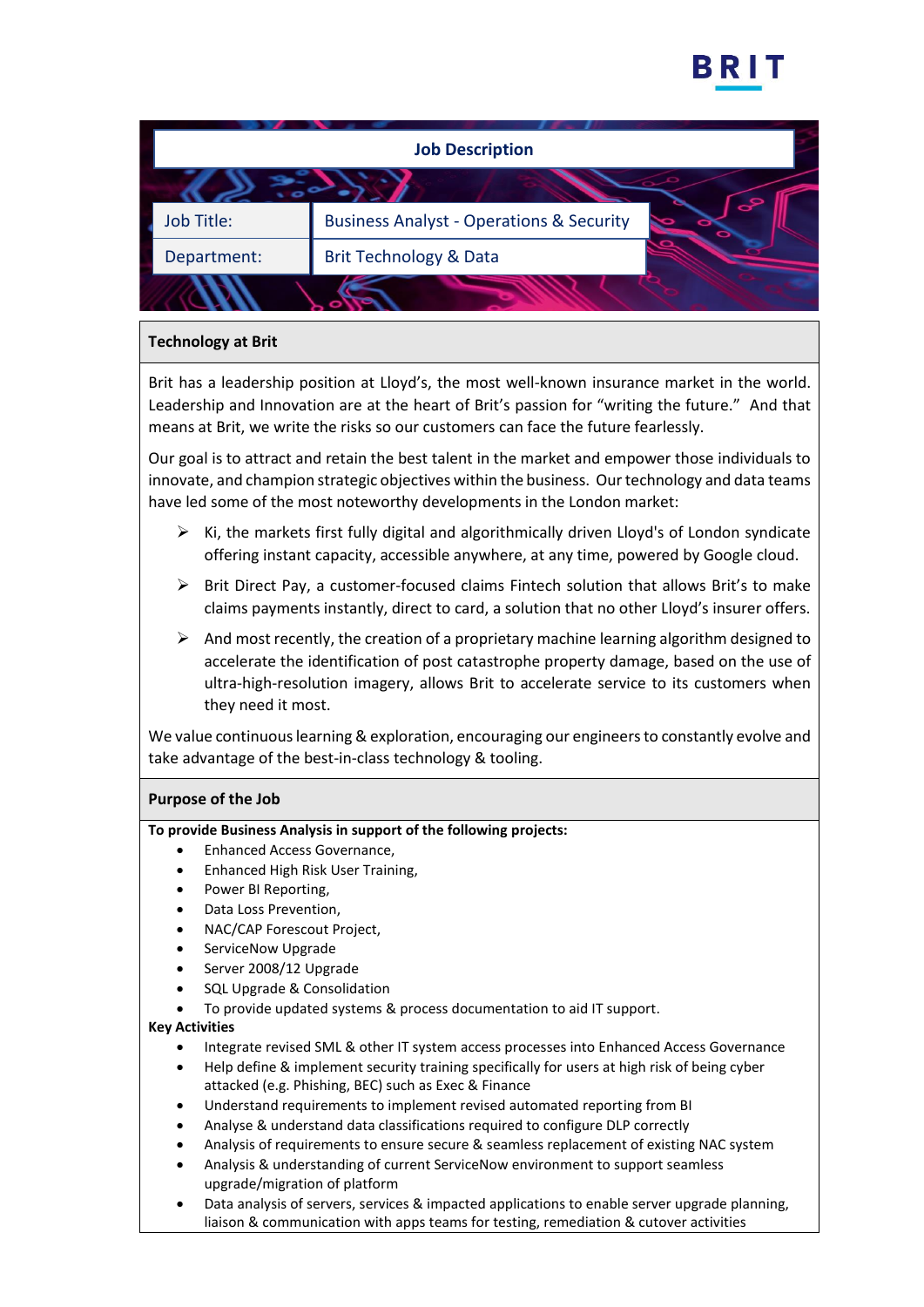

- Analysis of current SQL environments to support their upgrade & consolidation
- Coordination & tracking of system & UAT testing

#### **Principal Accountabilities**

- Translate business strategies and objectives into business requirements
- Ability to support the development of a Business Case with agreed benefits and costs
- Conduct and analyse feasibility studies/impact assessments, regarding technology change
- Conduct workshops to elicit and document business requirements.
- Analyse business requirements and translate into project artefacts, such as; user stories, specifications, including use case documents, system design documents and data definitions.
- Analyse and document "as is" business processes. Evaluate the current state of business process and model the "to be" business processes.
- Ensure development community has a clear and complete understanding of the requirements.
- Conduct/facilitate acceptance tests for solutions with user community, including, development of IAT test scenario and test scripts.
- Develop, deliver and evaluate process and technology training and supplemental materials
- Communicate progress, issues and risks to the project manager and key stakeholders.
- Prepare and deliver presentations on behalf of the team or project.
- Report and communicate fluently on all aspects of work and communicate effectively with all levels of management and in public forums.
- Provide business with effective support and advice in relation to investigate and resolve queries, design and specify enhancements to existing and new functionality.
- Take responsibility for investigative work to seek effective business solutions.
- Organise implementation of improvements to information systems, data management, processes, organisation and equipment.
- Maintain links with appropriate counterparts in both project delivery and service delivery functions, and implement changes whilst adhering to organisation's policies and methods.
- Recognise opportunities for business or valid applications across a very broad technical front and shows ability to take action and exploit such opportunities.
- System integration design, data definition and flow design.
- Complete data analysis when required (e.g. impact analysis, data quality analysis, data migration, data reconciliation).
- Provide business advice/expertise for information technology to be used and implemented effectively.
- Promote and maintain high professional standards whilst delivering IT to the business.
- Plan, arrange and control meetings, workshops, and relations with client/user staff during system investigations and throughout subsequent development work. To take responsibility at a high level for the proper conduct of such relations.
- Develop close business working relationships.
- Liaison between the business, IT departments and external parties.

### **Regulatory Conduct Rules**

1.Act with integrity.

- 2.Act with due skill, care and diligence.
- 3.Be open and co-operative with Lloyd's, the FCA, the PRA, and other regulators.
- 4.Pay due regard to the interests of customers and treat them fairly.
- 5.Observe proper standards of market conduct.